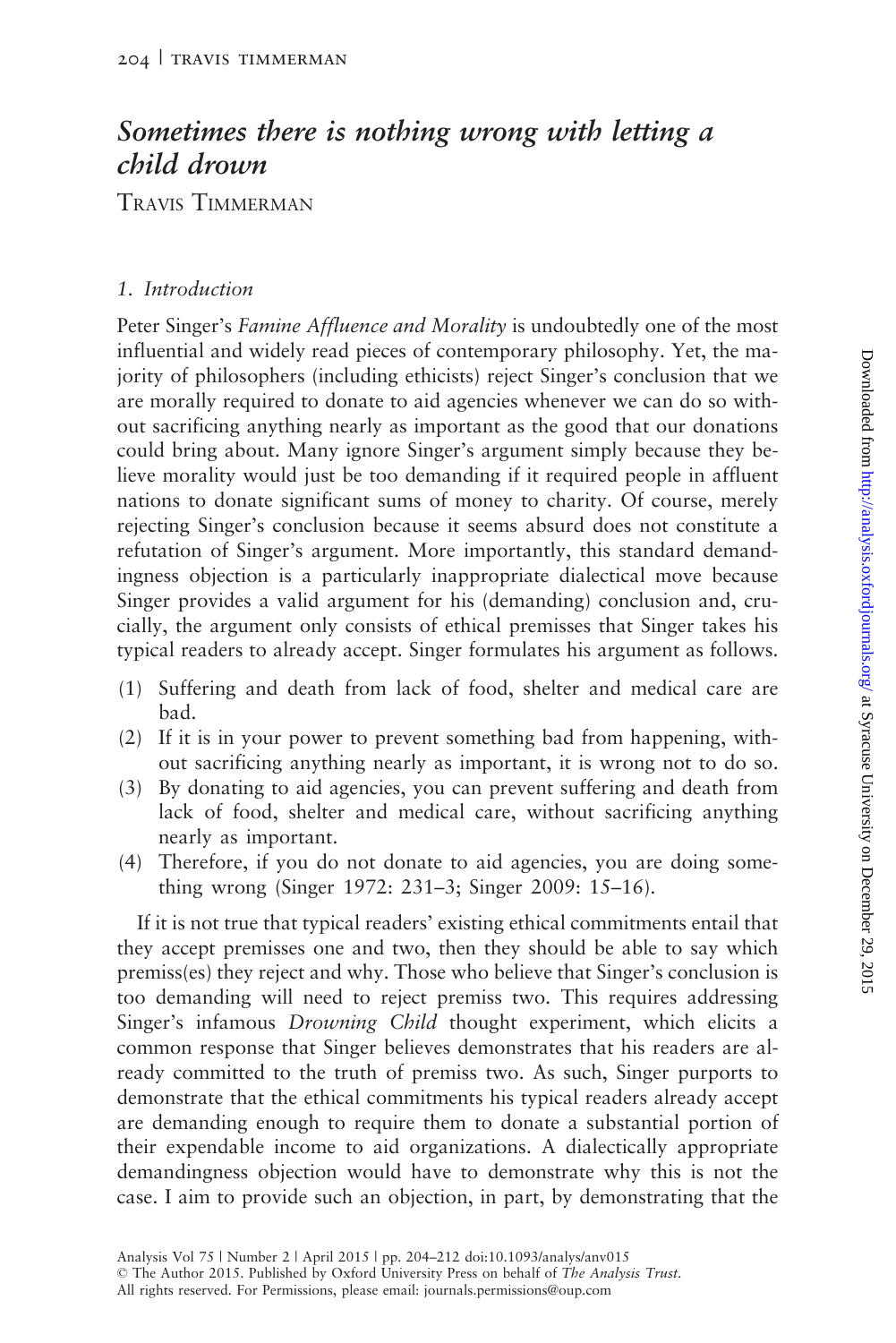inference from the near universal intuition that we are obligated to rescue the child in *Drowning Child* to the truth of premiss two is unwarranted.

To be fair, although many philosophers do not attempt to directly engage with the argument Singer provides, many do. Those that have commonly reject premiss three (e.g. [Fagelson 2009; Gomberg 2002; Schmidtz 2000:](#page-8-0) 684–9) and moral libertarians must reject premiss two (e.g. [Narveson](#page-8-0) [2003; Pogge 2008\)](#page-8-0). The existing arguments given in favour of rejecting premiss two appeal to the highly controversial claim that we only have a negative duty to not inflict harm on others and no positive duty to help others, even when we can do so at little or no cost to ourselves. Such views about duty strike me as highly dubious. More importantly, even if they turn out to be true, Singer might still be able to successfully argue for his conclusion since there are many ways people in affluent nations do causally contribute to the suffering of those in extreme poverty [\(Singer 1999](#page-8-0); [Pogge 2001; Pogge](#page-8-0) [2008\)](#page-8-0).

I aim to do something different in this paper. I will grant Singer the truth of premisses one and three and that we can have positive duties to help others, even when we did not, in any way, causally contribute to the suffering we are obligated to end. In spite of this, I argue that Singer has not provided sufficient justification for the truth of premiss two. I do this by proposing a thought experiment analogous to Singer's Drowning Child case, which plays the dual role of blocking the inference from the common intuition in Drowning Child to the truth of premiss two and gives us positive reason to reject premiss two.

The paper proceeds as follows. In the next section, I review Singer's Drowning Child thought experiment, which he appeals to in an attempt to establish that his typical readers already accept the truth of the second premiss. In the third section, I offer my own *Drowning Children* thought experiment, which is a better analogy of the situation between people in affluent nations and those in extreme poverty than Singer's Drowning Child. People's intuitions in the case I provide should reveal that they think, upon reflection, premiss two is actually false. In the fourth section, I consider and rebut two objections to my argument before concluding with a heuristic for determining how much people in affluent nations are obligated to donate to aid agencies.

## 2. Singer's case

In his (1972), Singer defends the claim that

'if it is in our power to prevent something bad from happening, without thereby sacrificing anything of comparable moral importance, we ought, morally, to do it'

(231). He argues for this by analogy, writing 'if I am walking past a shallow pond and see a child drowning in it, I ought to wade in and pull the child out.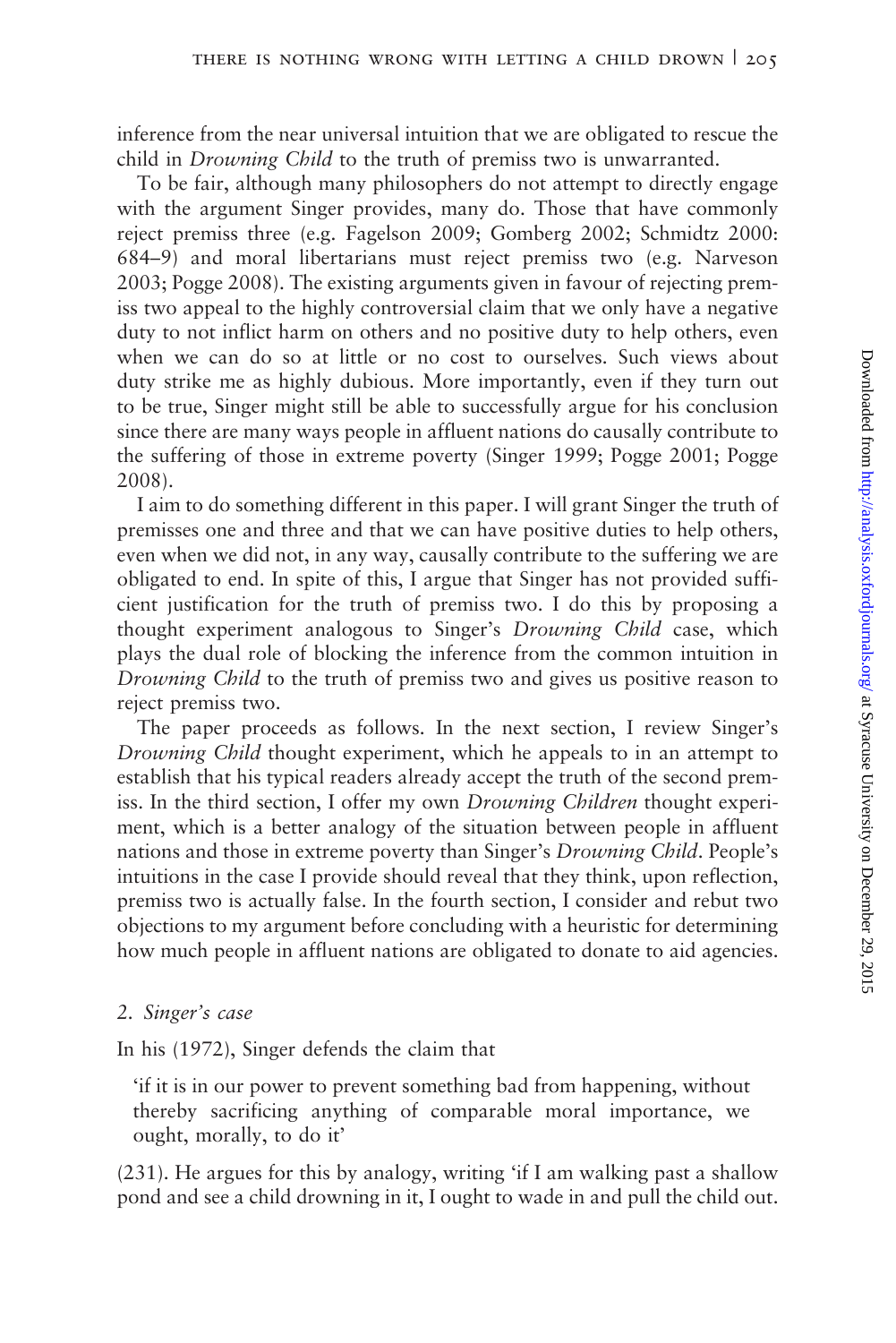This will mean getting my clothes muddy, but this is insignificant, while the death of the child would presumably be a very bad thing' ([Singer 1972:](#page-8-0) 231). He expands this defence into a thought experiment in The Life You Can Save, which I will refer to as Drowning Child:

**Drowning Child:** On your way to work, you pass a small pond. On hot days, children sometimes play in the pond, which is only about kneedeep. The weather's cool today, though, and the hour is early, so you are surprised to see a child splashing about in the pond. As you get closer, you see that it is a very young child, just a toddler, who is flailing about, unable to stay upright or walk out of the pond. You look for the parents or babysitter, but there is no one else around. The child is unable to keep his head above the water for more than a few seconds at a time. If you don't wade in and pull him out, he seems likely to drown. Wading in is easy and safe, but you will ruin the new shoes you bought only a few days ago, and get your suit wet and muddy ([Singer 2009:](#page-8-0) 3).

It is supposed to be obvious that you are obligated to wade in the pond and save the child, even if doing so ruins your new shoes and suit. The best explanation of why you are obligated to save the child, Singer contends, is precisely because premiss two is true. The only additional defence provided of premiss two is a rebuttal of two objections. First, Singer claims that our proximity, in itself, to those in need is of no moral relevance ([Singer 1972:](#page-8-0) 231–2). Although some deny this assumption (e.g. [Kamm 1999](#page-8-0), [2007](#page-8-0)), I will happily grant it for the sake of argument. Second, the fact that millions of others in affluent nations are also in a position to prevent children from dying in extreme poverty, but do not, does not diminish the extent to which we are obligated to provide aid. Singer rhetorically asks

'Should I consider that I am less obliged to pull the drowning child out of the pond if on looking around I see other people, no further away than I am, who have also noticed the child but are doing nothing?'

before adding

'One has only to ask this question to see the absurdity of the view that numbers lessen obligation'

([Singer 1972:](#page-8-0) 233). Although some also deny this assumption (e.g. [McKinsey](#page-8-0) [1981\)](#page-8-0), I again grant Singer as much.<sup>1</sup>

1 At least, principle (9) in McKinsey's (1981) allows that numbers can lessen obligation. It also allows that they need not, depending on how other members of the group act. The relationship between group and individual obligations is a complicated one that is beyond the scope of this paper.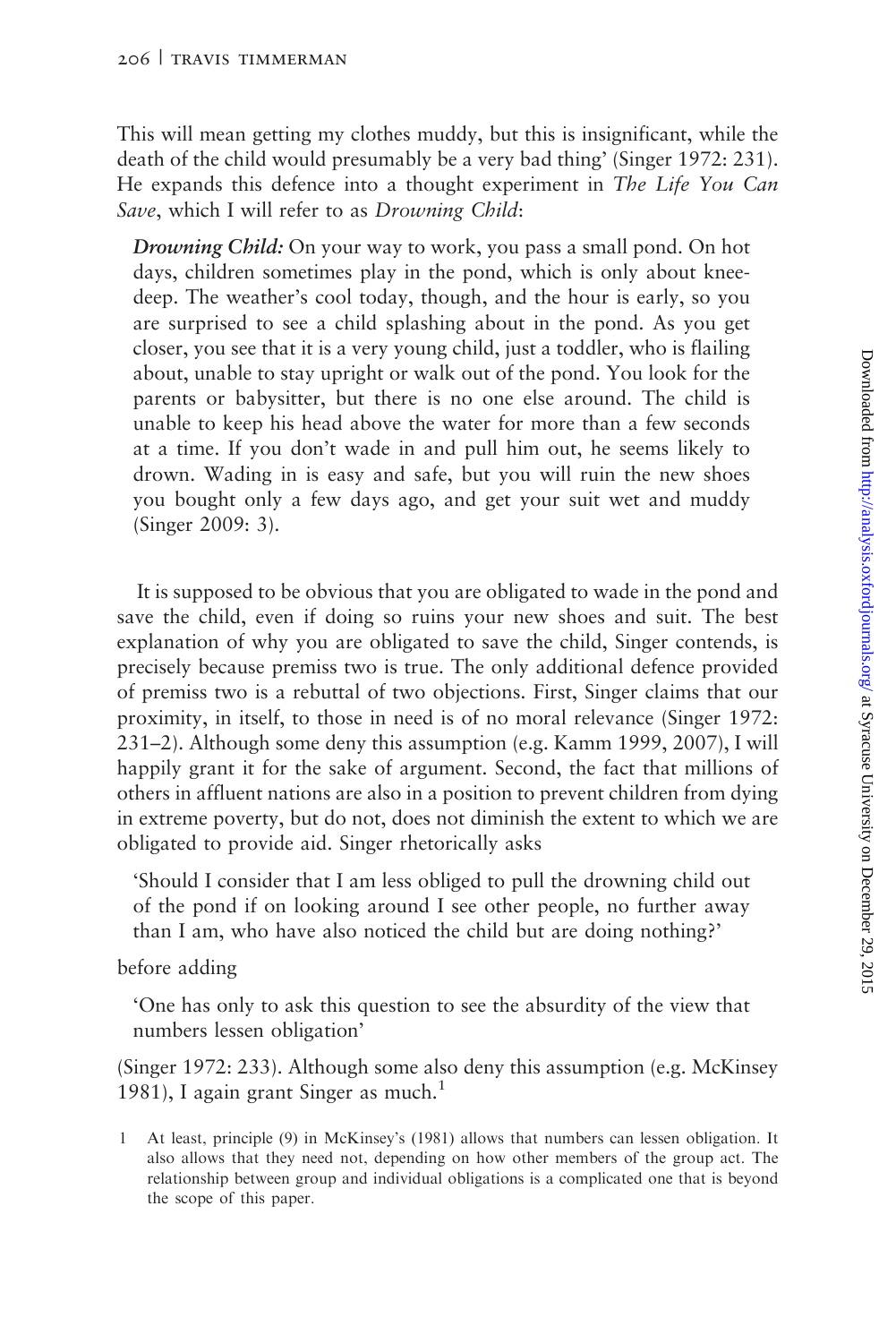Although premiss two is admittedly *prima facie* plausible, the problem with it is that it is deceptively demanding of us as moral agents, far too demanding to be intuitively compelling. If true, we are obligated to donate our money to aid agencies whenever we can do so without sacrificing anything nearly as important as a child's life, the consequence of which Singer makes explicitly clear.

Yet if we were to take [premiss two] seriously, our lives would be changed dramatically. For while the cost of saving one child's life by a donation to an aid organization may not be great, after you have donated that sum, there remain more children in need of saving, each one of whom can be saved at a relatively small additional cost. Suppose you have just sent \$200 to an agency that can, for that amount, save the life of a child in a developing country who would otherwise have died. You've done something really good, and all it has cost you is the price of some new clothes you didn't really need anyway. But don't celebrate your good deed by opening a bottle of champagne, or even going to a movie. The cost of that bottle or movie, added to what you could save by cutting down on a few other extravagances, would save the life of another child ... So you must keep cutting back on unnecessary spending, and donating what you save, until you have reduced yourself to the point where if you give any more, you will be sacrificing something nearly as important as a child's life—like giving so much that you can no longer afford to give your children an adequate education ([Singer 2009:](#page-8-0) 18).

Perhaps premiss two is true, but a proposition with such strong counterintuitive implications requires a strong defence, one that gives us reason to think that certain ordinary moral intuitions are radically misguided. Singer believes he has provided such a defence with Drowning Child. Aren't we morally obligated to sacrifice our new clothes to save the child because we are obligated to prevent something bad from happening whenever we can do so without sacrificing anything nearly as important? The short answer is 'No.' Here's why. Although Singer's description of Drowning Child is ahistorical, the implicit assumption is that Drowning Child is an anomalous event. People almost never find themselves in the situation Singer describes, so when they consider their obligations in Drowning Child, they implicitly assume that they have not frequently sacrificed their new clothes to save children in the past and will not need to do so frequently in the future.

Giving to aid organizations is, in this respect, unlike Drowning Child. Every individual in an affluent nation, so long as they have some expendable income, will always be in a position to save the lives of people living in extreme poverty by donating said income. It may be quite clear that one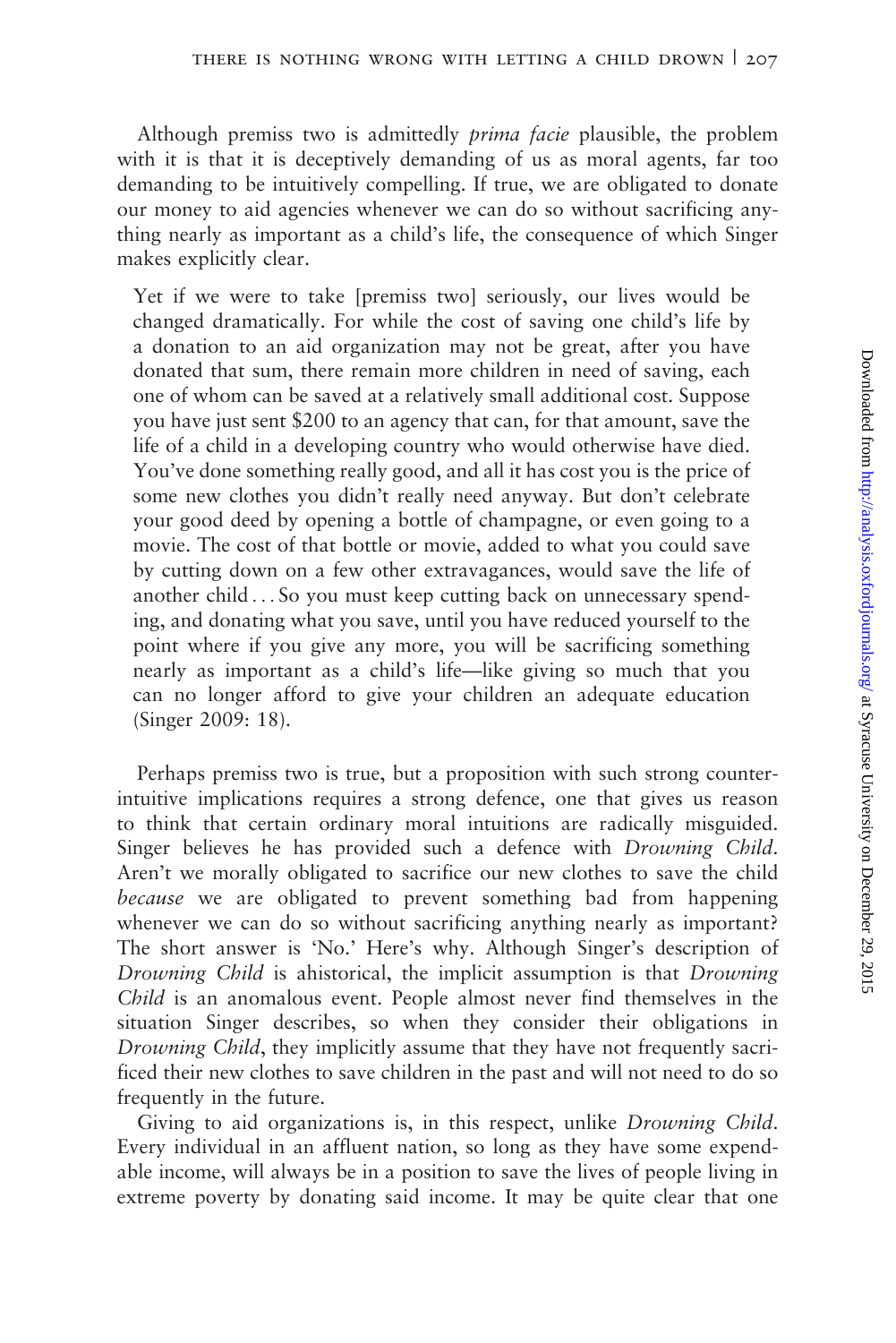has a moral obligation to sacrifice \$200 worth of new clothing a single time to prevent a child from drowning. It is much less clear that one is morally obligated to spend one's entire life making repeated \$200 sacrifices to constantly prevent children from drowning. So, we may be obligated to save the child in *Drowning Child*, but still be disposed to believe that premiss two is false. I will expand on this asymmetry in the next section by providing an altered version of Singer's thought experiment that more closely resembles the position those in affluent nations are in with respect to providing aid to those in extreme poverty. I suspect that most people's intuitions in such a case will show that they reject premiss two of Singer's argument.

## 3. The most relevantly analogous case

People almost universally have the intuition that we are morally obligated to rescue the child in Drowning Child, but are not morally obligated to donate all their expendable income to aid agencies. Singer attempts to explain away this intuition as a mere psychological difference, a difference that results from our evolutionary history and socialization and not a moral difference [\(Singer](#page-8-0) [1972:](#page-8-0) 232–3; [Singer 2009](#page-8-0): 45–62). To a certain extent, I think Singer is successful. I grant that, *ceteris paribus*, there is no moral difference between one's obligation to save the drowning child and one's obligation to donate to aid organizations.<sup>2</sup> However, there is a moral difference between the sacrifice required to save the child in Drowning Child (as it is imagined) and the sacrifice Singer believes people in affluent nations are required to make in order to donate the supposed obligatory amount to aid organizations.

This moral difference is easily overlooked because Singer's Drowning Child thought experiment is, in a crucial way, under-described. Once the necessary details are filled in, its inability to support premiss two will be made clear. My following Drowning Children case is not under-described and gives us reason to believe that there are times at which it is morally permissible to not prevent something bad from happening, even when one can do so at a comparably insignificant personal cost.

Drowning Children: Unlucky Lisa gets a call from her 24-hr bank telling her that hackers have accessed her account and are taking \$200 out of it every 5 min until Lisa shows up in person to put a hold on her account. Due to some legal loophole, the bank is not required to reimburse Lisa for any of the money she may lose nor will they. In fact, if her

<sup>2</sup> I also grant that *some* people's differing judgments about these two cases are the result of such people mistaking mere psychological differences for moral differences. For instance, people tend to be more emotionally moved to help a child they see suffering than when they are considering suffering in the abstract.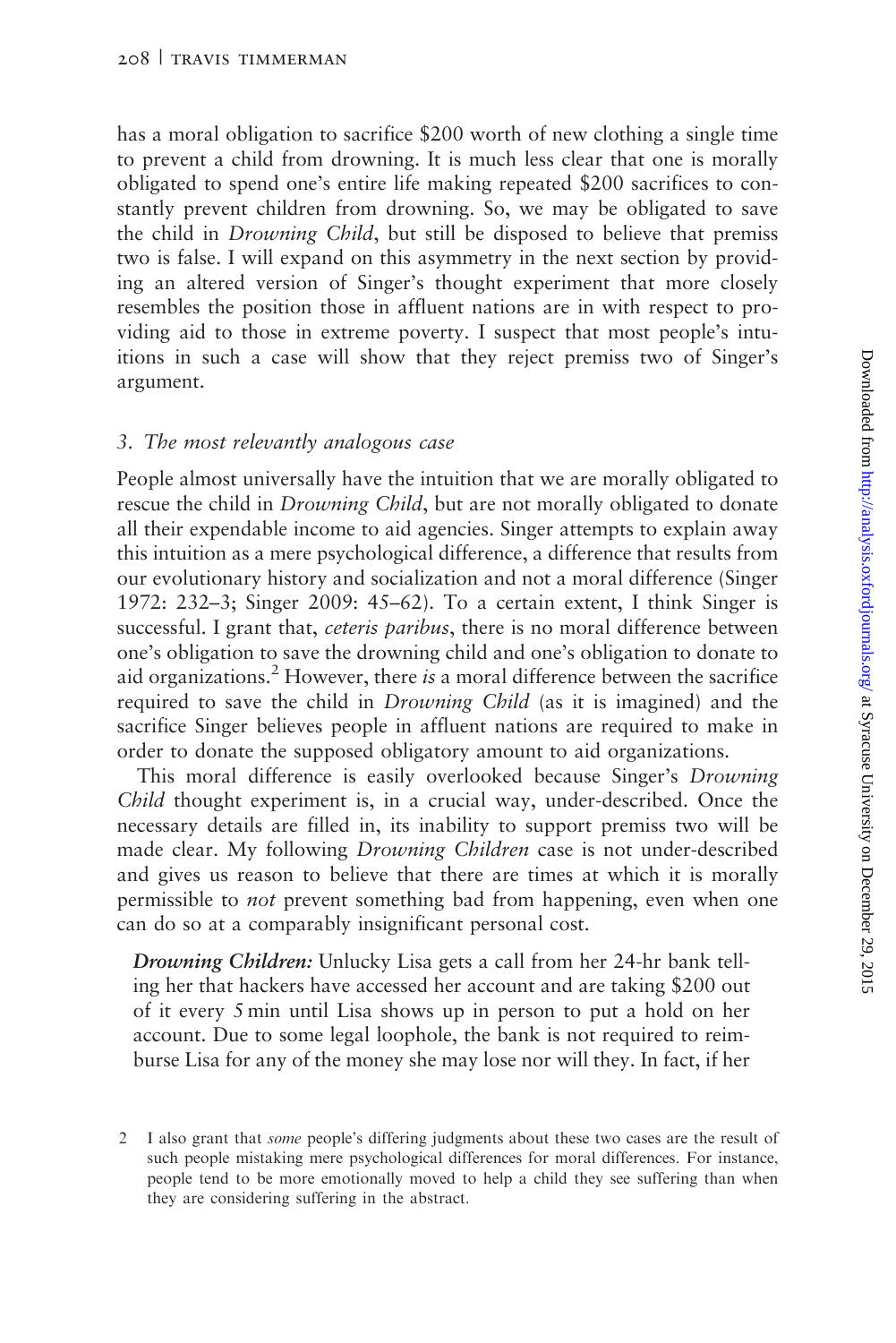account is overdrawn, the bank will seize as much of her assets as is needed to pay the debt created by the hackers.

Fortunately, for Lisa, the bank is just across the street from her work and she can get there in fewer than 5 min. She was even about to walk to the bank as part of her daily routine. On her way, Lisa notices a vast space of land covered with hundreds of newly formed shallow ponds, each of which contains a small child who will drown unless someone pulls them to safety.<sup>3</sup> Lisa knows that for each child she rescues, an extra child will live who would have otherwise died. Now, it would take Lisa approximately 5 min to pull each child to safety and, in what can only be the most horrifically surreal day of her life, Lisa has to decide how many children to rescue before entering the bank. Once she enters the bank, all the children who have not yet been rescued will drown.

Things only get worse for poor Lisa. For the remainder of her life, the hackers repeat their actions on a daily basis and, every day, the ponds adjacent to Lisa's bank are filled with drowning children.

The truth of premiss two would entail that Lisa is obligated to rescue children until almost all of her money and assets are gone. It might permit her to close her account before she is unable to rent a studio apartment and eat a healthy diet. However, it would require her to give up her house, her car, her books, her art and anything else not nearly as important as a child's life. That might not seem so counterintuitive if Lisa has to make this monumental sacrifice a single time. But, and here's the rub, premiss two would also prohibit Lisa from ever rebuilding her life. For every day Lisa earns money, she is forced to choose between saving children and letting the hackers steal from her. Lisa would only be permitted to go to the bank each day in time to maintain the things nearly as important as a child's life, which I take to be the basic necessities Lisa needs to lead a healthy life.<sup>4</sup>

- 3 I am imagining that Lisa is the only person on the scene. I grant Singer that the number of people who are in a position to help, but won't, does not diminish Lisa's obligation to help. Readers who believe otherwise should feel free to amend *Drowning Children* to account for this. To amend it accordingly, we could imagine that there are countless other people on the scene who are also in a position to save the drowning children, many of whom could do so at a cost less significant than the one Lisa would incur. Some of these people are helping, but most are not. Many of these children will not be saved and, again, Lisa knows that for each child she rescues, an extra child will live who would have otherwise drowned. Those who believe that the presence of other people in a position to help does reduce the extent to which Lisa is obligated to help will also have to reject premiss two of Singer's argument.
- It might also include providing for those to whom Lisa (might) have special obligations, such as children or siblings. To avoid this complication, I will stipulate that Lisa has no family and no one else depends on her in any significant way.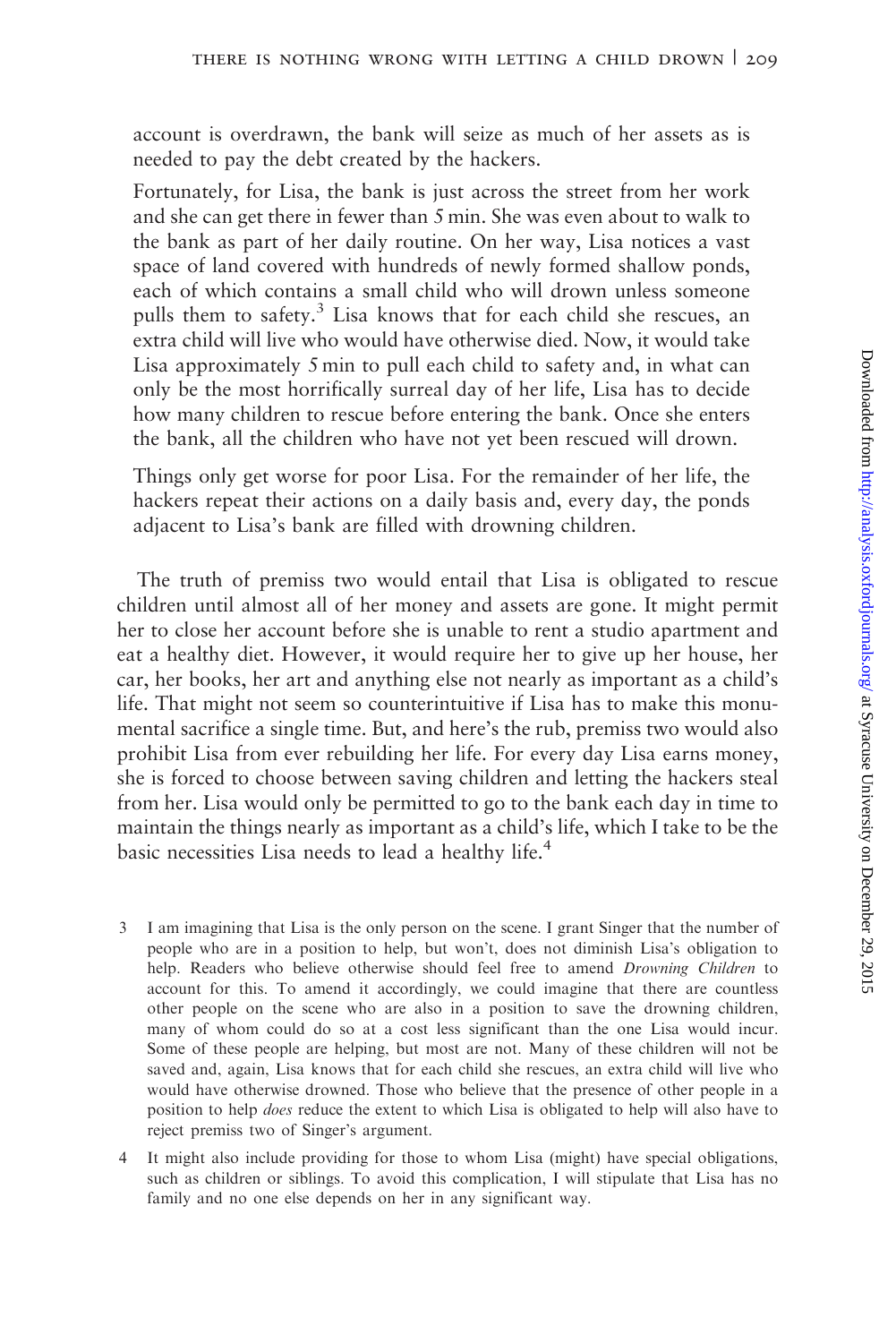I propose that it's a viable option that morality permits Lisa to, at least on 1 day over the course of her entire life, stop the hackers in time to enjoy some good that is not nearly as important as a child's life. Maybe Lisa wants to experience theatre one last time before she spends the remainder of her days pulling children from shallow ponds and stopping hackers. Given the totality of the sacrifice Lisa is making, morality intuitively permits Lisa to indulge in theatre at least one time in, let's say, the remaining 80 years of her life. In fact, commonsense morality should permit Lisa to indulge in these comparably morally insignificant goods a non-trivial number of times, though a single instance is all that is required to demonstrate that premiss two is false and, consequently, Singer's argument is unsound.

I have purposefully not made a suggestion as to how many (if any) children Lisa is obligated to rescue. I did so to make my argument as neutral as possible, as I want it to be consistent with any normative ethical view ranging from moral libertarianism to a view that only permits Lisa to indulge in a comparably insignificant good a single time. For what it's worth, I am inclined to hold that Lisa is obligated to rescue a great many children, though *significantly* fewer than is required by premiss two. However, no part of my argument hinges on this claim.

## 4. Objections

I now consider, and rebut, two objections to my argument.

First Objection: Drowning Children really does support the truth of premiss two because Lisa *is* intuitively obligated to make the sacrifice it requires.

To be sure, impartial consequentialists will not be convinced that premiss two is false and their theory-laden intuitions may conflict with the commonsense intuition in my *Drowning Children* case. But my aim in this paper is not to provide a dialectically effective argument against this particular kind of consequentialism. Rather, my main goal is to demonstrate that Drowning Child does not justify premiss two in the way Singer believes it does. Specifically, Singer's argument fails to demonstrate that commonsense assumptions about morality require us to donate as much to aid agencies as his argument entails. Singer's goal was to argue for his conclusion without assuming the truth of impartial consequentialism [\(Singer 1999](#page-8-0): 302–3). Unfortunately, it fails to do just that. A significantly stronger defence of premiss two is required if Singer is going to be successful in showing people like me, a commonsense consequentialist, that morality is as demanding as his argument entails.

Second Objection: Our moral intuitions are not reliable.

One might resist my argument by denying that the intuitive judgments about Drowning Children are reliable. In fact, Singer famously rejects the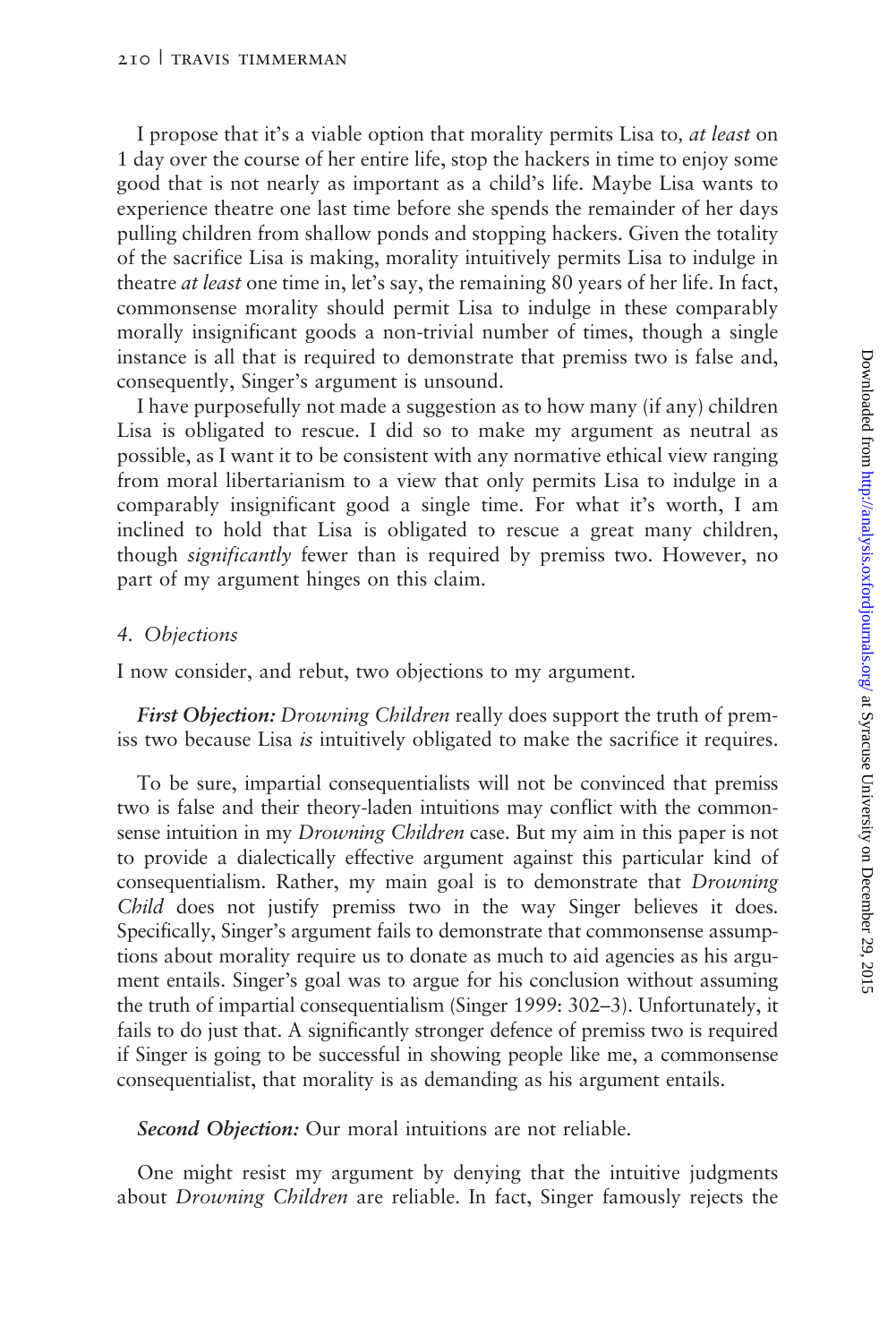reliability of intuitions about first-order normative judgments<sup>5</sup>, so I suspect that he too will think intuitive responses to Drowning Children carry little argumentative weight [\(Singer 1974](#page-8-0): 516; [Singer 2005; Singer and Lazari-](#page-8-0)[Radek 2014:](#page-8-0) 67). Because Singer rejects the reliability of first-order normative intuitions, it might seem hypocritical of him to appeal to *Drowning Child* as a justification for premiss two, but it is not. Recall that Singer's goal was to demonstrate to non-impartial consequentialists that, by their own lights, they are obligated to donate a significant portion of their income to aid organizations ([Singer 1999:](#page-8-0) 315–6, 505). That is, Drowning Child was invoked to make salient to people moral beliefs they supposedly already had, including the truth of premiss two. That's fair enough. The problem, though, is that I may use *Drowning Children* in the same way as Singer uses *Drowning Child*. I invoke Drowning Children to show that people are not committed, by their own lights, to the truth of premiss two. My argument for that claim need not assume that our first-order normative judgments are reliable, although I don't rule out that possibility either. More generally, one cannot call into question the reliability of our judgments in *Drowning Children* without also calling into question the reliability of our judgments in Drowning Child. Either our judgments in both cases are reliable and, consequently, we have reason to reject premiss two or neither is reliable and, consequently, Singer has provided no justification for premiss two.

### 5. Conclusion

If my argument is successful, it should provide compelling reason to accept the following two distinct claims. First, Singer's Drowning Child case actually fails to justify the truth of premiss two by his readers' own lights. People's intuition that they are obligated to save the child in Singer's case (as they imagine it) is consistent with premiss two being false. Second, my Drowning Children case actually provides positive reason to reject premiss two. These two claims are independent of one another and I take each to be significant in their own right. To sum up, the intuitive pull of premiss two is more apparent than real. Few moral truths may seem more obvious than that one is obligated to sacrifice \$200 to save a child's life at least once. But it's far from obvious that one is obligated, for his or her entire life, to constantly sacrifice everything comparably insignificant to a child's life. The truth of the second premiss hinges on the truth of this latter claim, not the former. How much are we obligated to donate to aid organizations? I am not sure exactly,

<sup>5</sup> It is worth noting that Singer is not similarly skeptical of the reliability of intuitions about abstract moral principles ([Singer 2011](#page-8-0); [Singer and Lazari-Radek 2014:](#page-8-0) Ch. 3). So, his confidence in premiss two presumably does not depend on his intuitions about Drowning Child, but rather, on the intuitive plausibility he assigns to premiss two considered in isolation.